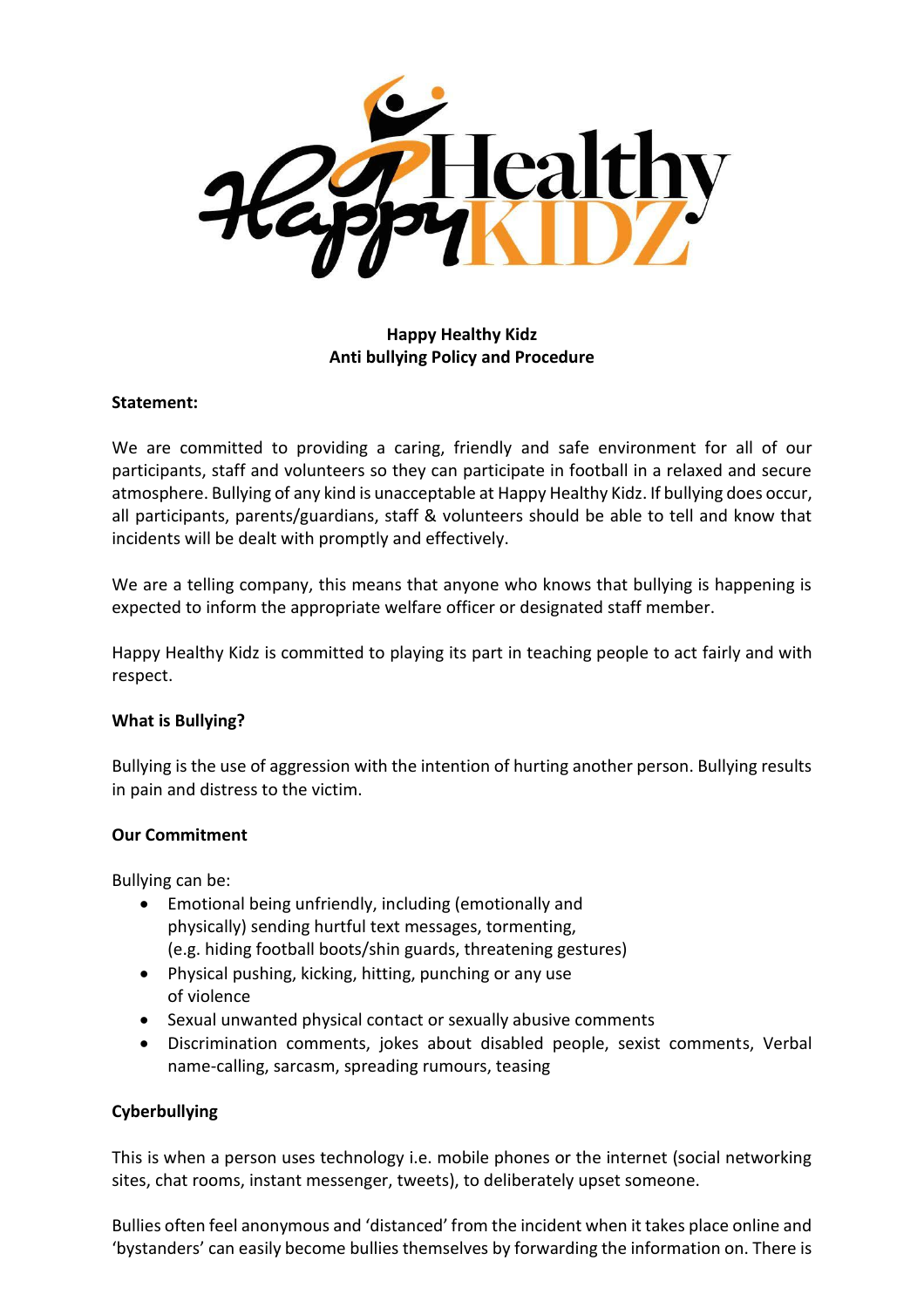

a growing trend for bullying to occur online or via texts – bullies no longer rely on being physically near to the young person.

## **Trolling**

This is the name given to posting deliberately offensive comments on people's social media pages aimed at causing upset and distress. This type of behaviour could result in legal action.

#### **Our Commitment**

Happy Healthy Kidz commits to ensure our website and social networking pages are being used appropriately and any online bullying will be dealt with swiftly and appropriately in line with procedures detailed in this policy.

#### **Why it's important to respond to bullying**

Bullying hurts. No one deserves to be a victim of bullying. Everybody has the right to be treated with respect.

Happy Healthy Kidz has a responsibility to respond promptly and effectively to issues of bullying.

All staff, participants, partners, adult and volunteers that are involved with Happy Healthy Kidz should have an understanding of what bullying is.

Everyone involved with Happy Healthy Kidz should have an understanding of what bullying is, what the policy is on bullying, and follow it when bullying is reported.

Everyone should know what the policy is on bullying, and what they should do if bullying arises.

Happy Healthy Kidz take bullying seriously. Participants, parents, staff and volunteers should be assured that they would be supported when bullying is reported. Bullying will not be tolerated.

## **Signs and Indicators**

A child may indicate by signs or behaviour that he or she is being bullied. Adults should be aware of these possible signs and that they should investigate if a child:

- is unwilling to go to sessions or participate
- becomes withdrawn, anxious, or lacking in confidence
- feels ill before sessions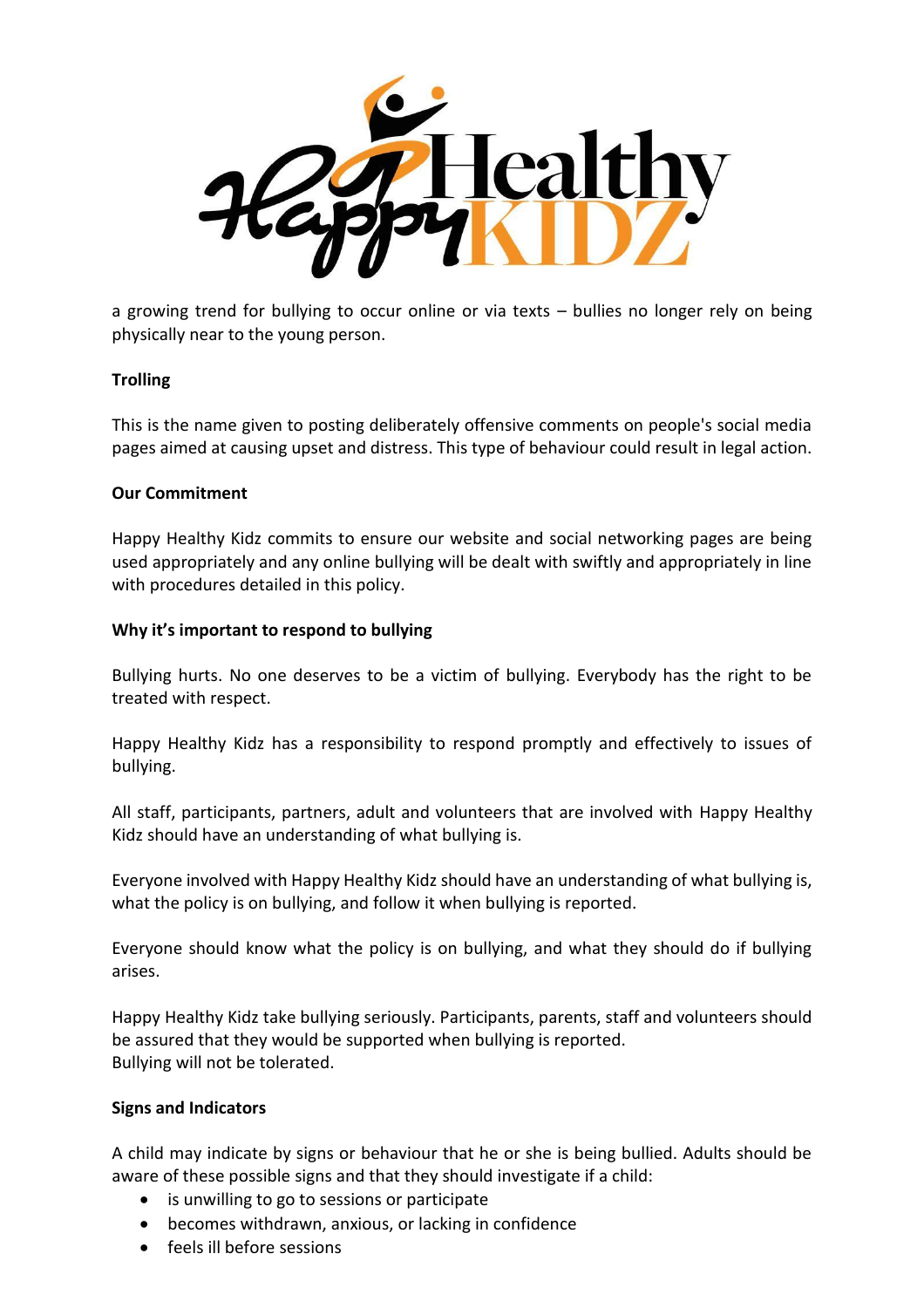

- comes home with clothes torn or training equipment damaged
- has possessions go "missing"
- asks for money or starts stealing money (to pay the bully)
- has unexplained cuts or bruises
- is frightened to say what's wrong
- gives improbable excuses for any of the above.

#### *In more extreme cases:*

- starts stammering
- cries themselves to sleep at night or has nightmares
- becomes aggressive, disruptive or unreasonable
- is bullying other children or siblings
- stops eating
- attempts or threatens suicide or runs away.

These signs and behaviours may indicate other problems, but bullying should be considered a possibility and should be investigated.

#### **Bullying as a result of any form of discrimination**

Bullying because of discrimination occurs when bullying is motivated by a prejudice against certain people or groups of people. This may be because of their gender, age, race, nationality, ethnic origin, religion or belief, sexual orientation, gender reassignment, disability or ability.

Generally, these forms of bullying look like other sorts of bullying, but in particular it can include:

Verbal abuse – derogatory remarks about girls or women, suggesting girls and women are inferior to boys and men, or that black, Asian and ethnic minority people are not as capable as white people; spreading rumours that someone is gay, suggesting that something or someone is inferior and so they are "gay" – for example, "you're such a gay boy!" or "those trainers are so gay!"

Ridiculing someone because of a disability or mental health related issue, or because they have a physical, mental or emotional developmental delay.

Referring to someone by the colour of their skin, rather than their name; using nicknames that have racial connotations; isolating someone because they come from another country or social background etc.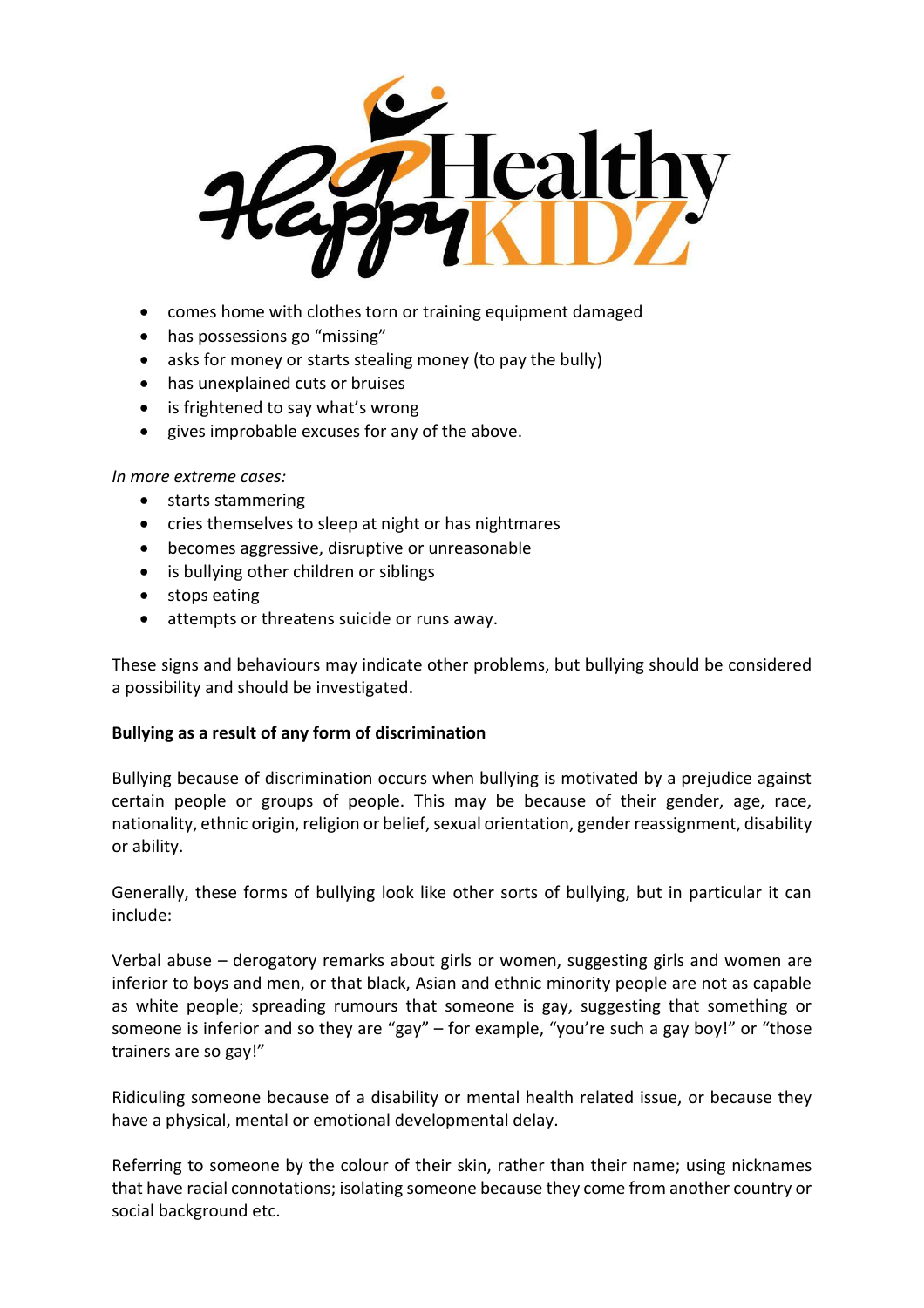

Physical abuse – including hitting, punching, kicking, sexual assault, and threatening behaviour.

Cyberbullying – using online spaces to spread rumours about someone or exclude them. It can also include text messaging, including video and picture messaging.

Discrimination is often driven by a lack of understanding which only serves to strengthen stereotypes and can potentially lead to actions that may cause women, ethnic minorities, disabled people, lesbian, gay, bisexual or transgender people, or people who follow specific religions or beliefs, to feel excluded, isolated or undervalued.

Ensure that staff, participants, parents and volunteers know that discriminatory language and behaviour will not be tolerated at a Happy Healthy Kidz.

If an incident occurs, individuals/group should be informed discriminatory language is offensive and it will not tolerated.

If an individual/group continues to make discriminatory remarks explain in detail the effects discrimination and bullying has on people.

If it is a young person making the remarks their parents should be informed just as in any breach of the clubs Code of Conduct and this Anti-Bullying policy.

If the individual/group makes persistent remarks, they should be removed from the sessions in line with managing challenging behaviour and the welfare officer or director should talk to them in more details about why their comments are unacceptable.

If the problem persists, the insidiously/group should be made to understand the sanctions that will apply if they continue to use discriminatory language or behaviour.

Consider inviting the parents/carers to the club to discuss the attitudes of the individual/group in line with the procedures detailed in this policy.

## **Procedures**

- 1. Report bullying incidents to the welfare officer or the director of Happy Healthy Kidz
- 2. In cases of serious bullying, the incidents will be referred The FA Case Management Team.
- 3. Parents should be informed and will be asked to come in to a meeting to discuss the problem.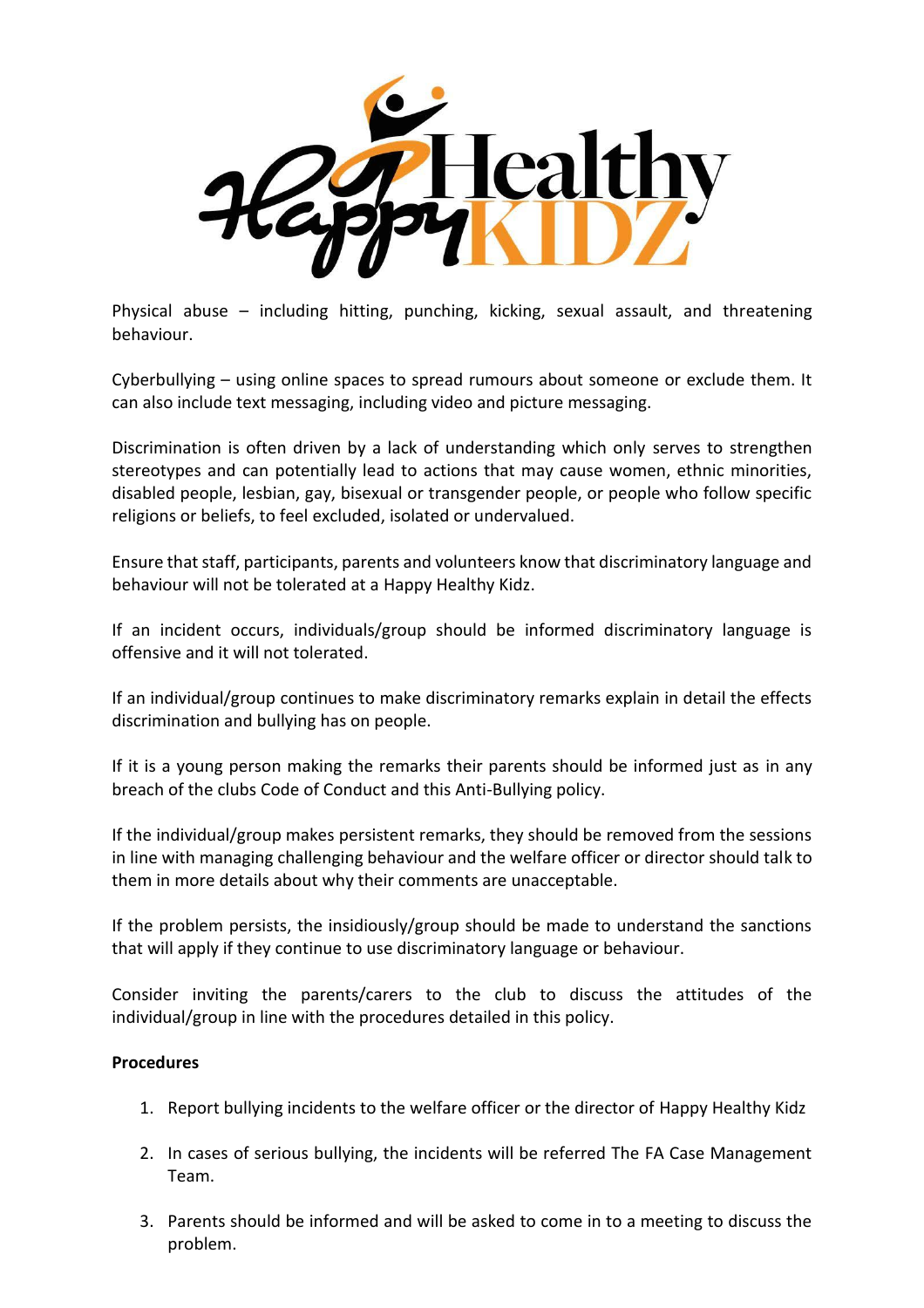

- 4. If necessary and appropriate, the police will be consulted.
- 5. The bullying behaviour or threats of bullying must be investigated and the bullying stopped quickly.
- 6. An attempt will be made to help the bully (bullies) change their behaviour.
- 7. If mediation fails and the bullying is seen to continue Happy Healthy Kidz will initiate disciplinary action under the club constitution.

## **Happy Healthy Kidz Action**

If Happy Healthy Kidz decides it is appropriate for them to deal with the situation, they will undertake the following procedure:

- 1. Reconciliation by getting the parties together. It may be that a genuine apology solves the problem.
- 2. If this fails/not appropriate a small panel (made up from Happy Healthy Kidz and external body) will meet with the parent and child alleging bullying to get details of the allegation. Minutes will be taken for clarity, which should be agreed by all as a true account.
- 3. The same 3 persons will meet with the alleged bully and parent/s and put the incident raised to them to answer and give their view of the allegation. Minutes will again be taken and agreed.
- 4. If bullying has in their view taken place the individual should be warned and put on notice of further action i.e. temporary or permanent suspension if the bullying continues. Consideration will be given as to whether a reconciliation meeting between parties is appropriate at this time.
- 5. In some cases the parent of the bully or bullied player can be asked to attend sessions, if they are able to do so, and if appropriate. The committee will monitor the situation for a given period to ensure the bullying is not being repeated.
- 6. All coaches involved with both individuals will be made aware of the concerns and outcome of the process i.e. the warning.
- 7. In the case of adults reported to be bullying anyone within the club under 18